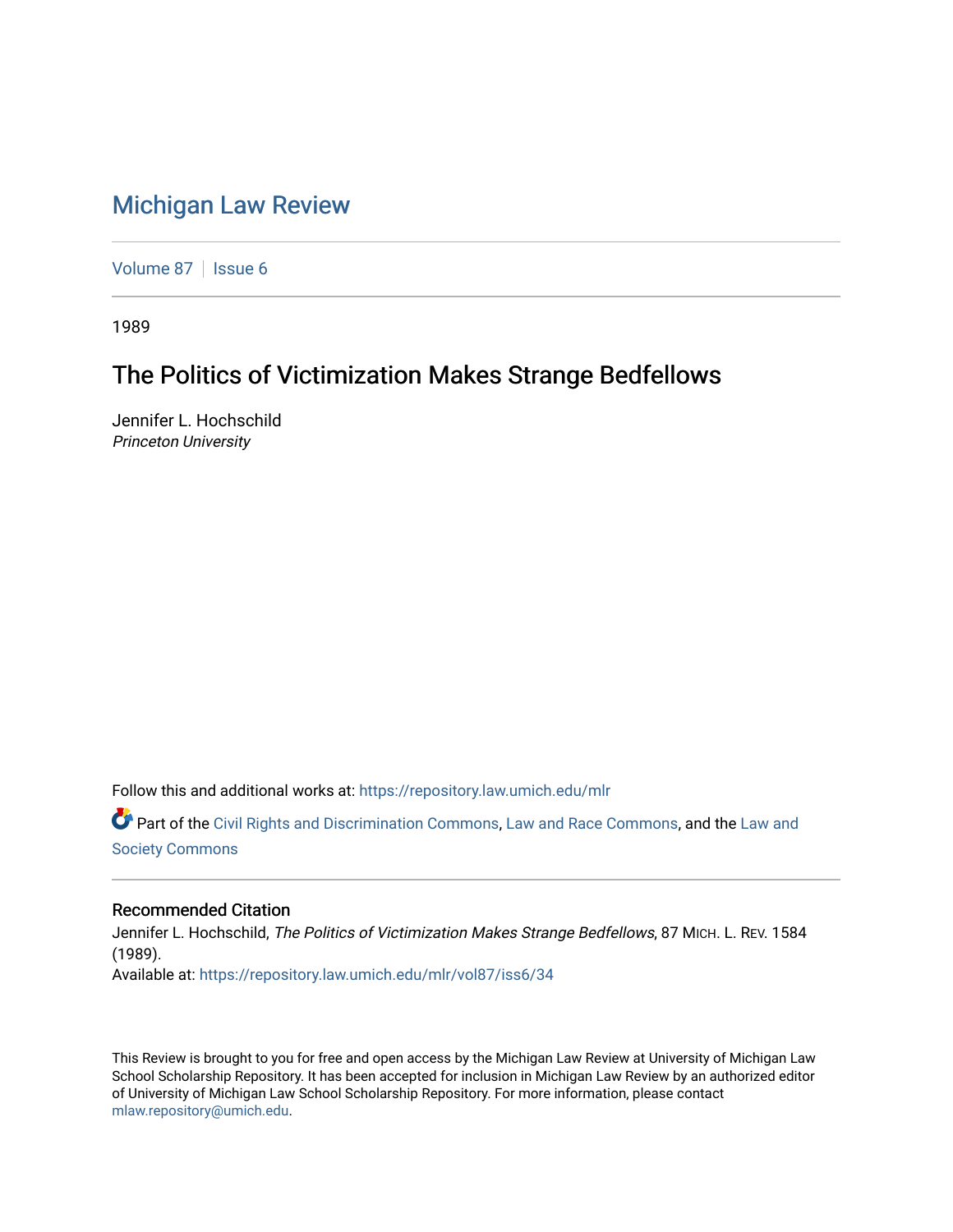### **THE POLITICS OF VICTIMIZATION MAKES STRANGE BEDFELLOWS**

*Jennifer L. Hochschild\** 

THE CIVIL RIGHTS SOCIETY: THE SOCIAL CONSTRUCTION OF VIC-TIMS. By *Kristin Bumiller.* Baltimore: The Johns Hopkins University Press. 1988. Pp. x, 161. \$19.95.

PLURAL BUT EQUAL: BLACKS AND MINORITIES IN AMERICA'S PLU· RAL SOCIETY. By *Harold Cruse.* New York: William Morrow & Co. 1987. Pp. 420. \$22.95.

One of the main rewards of studying race in America is that racial politics constantly overturns conventional assumptions about "what goes with what." We usually think we know how left- and rightwingers differ on politically salient issues. We further assume that, at least among well educated people,<sup>1</sup> knowing a person's view on one issue enables us to predict his or her views on similar issues. People who seek liberation for African-Americans also seek liberation for women, opposed the Vietnam War, and are sympathetic to political and economic refugees from Third World nations — or so we assume. Conversely, people who assert that poor black women participate in their own victimization seldom promote radical reform of the legal system - or so we assume. The two books under review here have little in common, but they share the great virtue of forcing us to reconsider such assumptions. This strength is so great, in fact, that it may outweigh the flaws in style and substance that unfortunately permeate both books. Because their argument and tone differ, I will first consider them separately, then return to their common unsettling properties in the final section of the review.

Kristin Bumiller's book, *The Civil Rights Society,* focuses on "the social construction of victims" by examining how antidiscrimination law harms the people it is intended to benefit. The book's "central point"

is that antidiscrimination ideology [as articulated in contemporary civil rights law] may serve to reinforce the victimization of women and racial

<sup>•</sup> Professor of Politics and Public Affairs, Princeton University. B.A. 1971, Oberlin College; Ph.D. (Political Science) 1979, Yale University. - Ed.

<sup>1.</sup> Ever since Philip Converse published *The Nature of Belief Systems in Mass Publics* (in IDEOLOGY AND DISCONTENT (D. Apter ed. 1964)), we have been unable to assume that very many people, especially those without a college education, are ideologically constrained in the way I allude to here.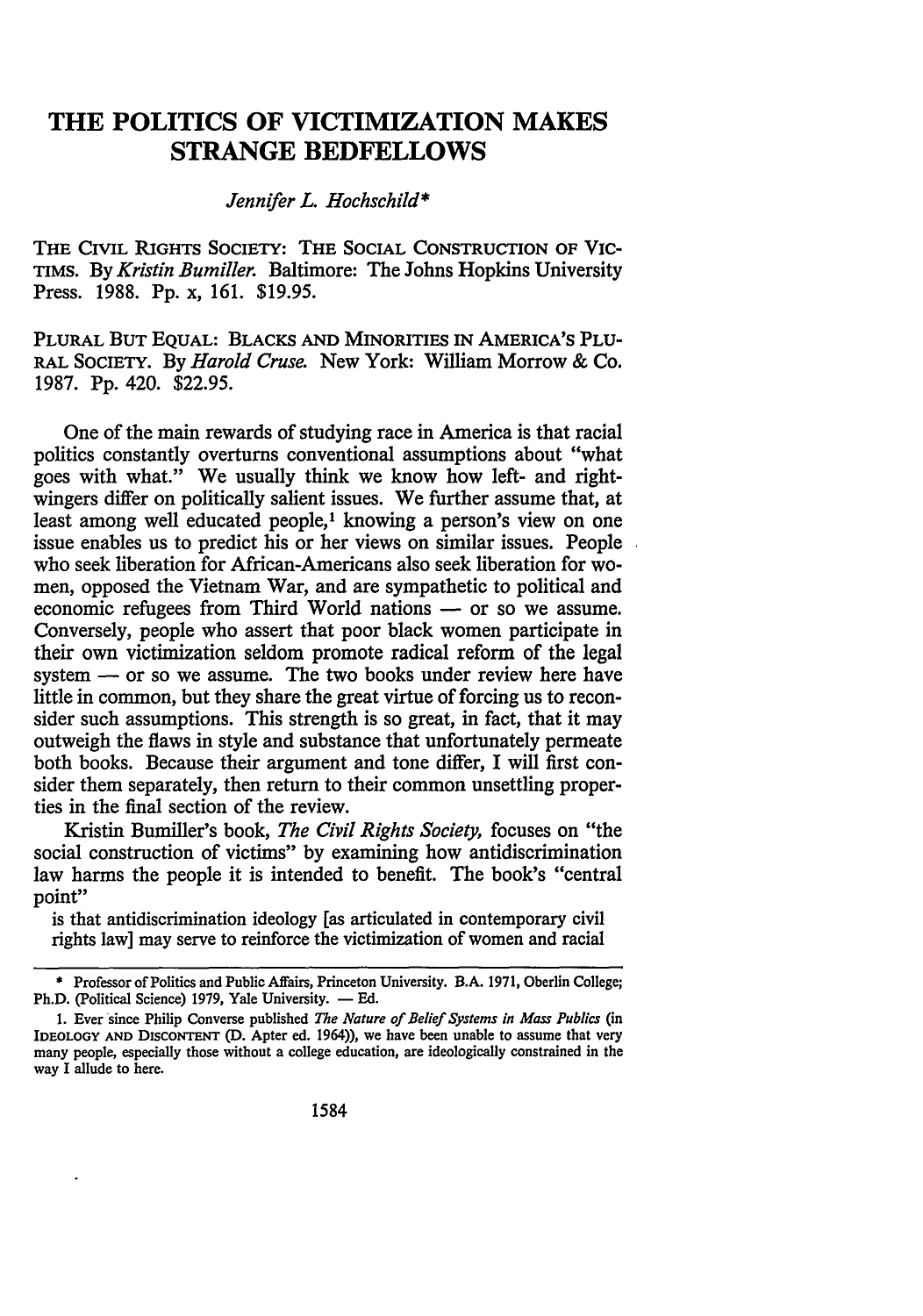minorities. Instead of providing a tool to lessen inequality, legal mechanisms, which create the legal identity of the discrimination victim, maintain divisions between the powerful and the powerless by means that are obscured by the ideology of equal protection. [p. 2]

These means include primarily "dialectical exchanges between victims and oppressors ... [in which] individuals acquiesce in discrimination struggles by accepting the 'invisible bonds of the victim': exclusion, sacrifice, and distortion" (p. 3). By *exclusion,* Bumiller means that victims "are often signifiers of what the dominant culture sees as evil"; by *sacrifice,* she means willing submission to victimization through some combination of guilt and mistaken martyrdom; by *distortion,* she means apparently irrational behavior by victims which is actually "a powerful mechanism for survival" (pp. 72-77). In other words, antidiscrimination law creates an expectation that victims will recognize and protest their bad treatment. When the victims refuse to fight either because they anticipate losing more than they might gain or because their character has been warped by the experience of victimization, they add the burden of guilt and frustration to the burdens of poverty and bias they already endure. The book is an extended examination of this irony (without, unfortunately, any hint of leavening from ironic humor).

*The Civil Rights Society* begins with several standard critiques of civil rights law. It first describes "the civil rights consciousness" the common perception that the problem of race is best understood as Gunnar Myrdal's "American dilemma" and that its solution lies in "the power of the law ultimately to change discriminatory attitudes and behavior" (p. 4). This consciousness derives from a "model of legal protection" based on the fourteenth amendment, which has produced at least two harmful effects. First, the courts have used antidiscrimination law as much to limit as to extend governmental authority to eradicate bias. Second, Americans have learned to view the legal order as distinct from and superior to the political and social realm, thereby "creat[ing] the illusion that law is a source of power and authority disconnected from other power structures in society" (p. 10).

In a second critique of civil rights law, Bumiller points out that "progressive" "legal elites" have developed "process theory" to show the Supreme Court how to "broaden the scope of antidiscrimination doctrine" without contravening democratic authority (p. 11). The goal of process theory is to show that judicial decisionmaking is neu $tral$  - therefore good, from a liberal perspective - and should be allowed to change structures of choice and decisionmaking in ways that benefit the disadvantaged. It invokes procedures to. make substantive changes (pp. 11-13). Despite its progressive intentions, however, process theory's main effects have been to drain the "moral urgency" from the "political discourse of the civil rights society" (p.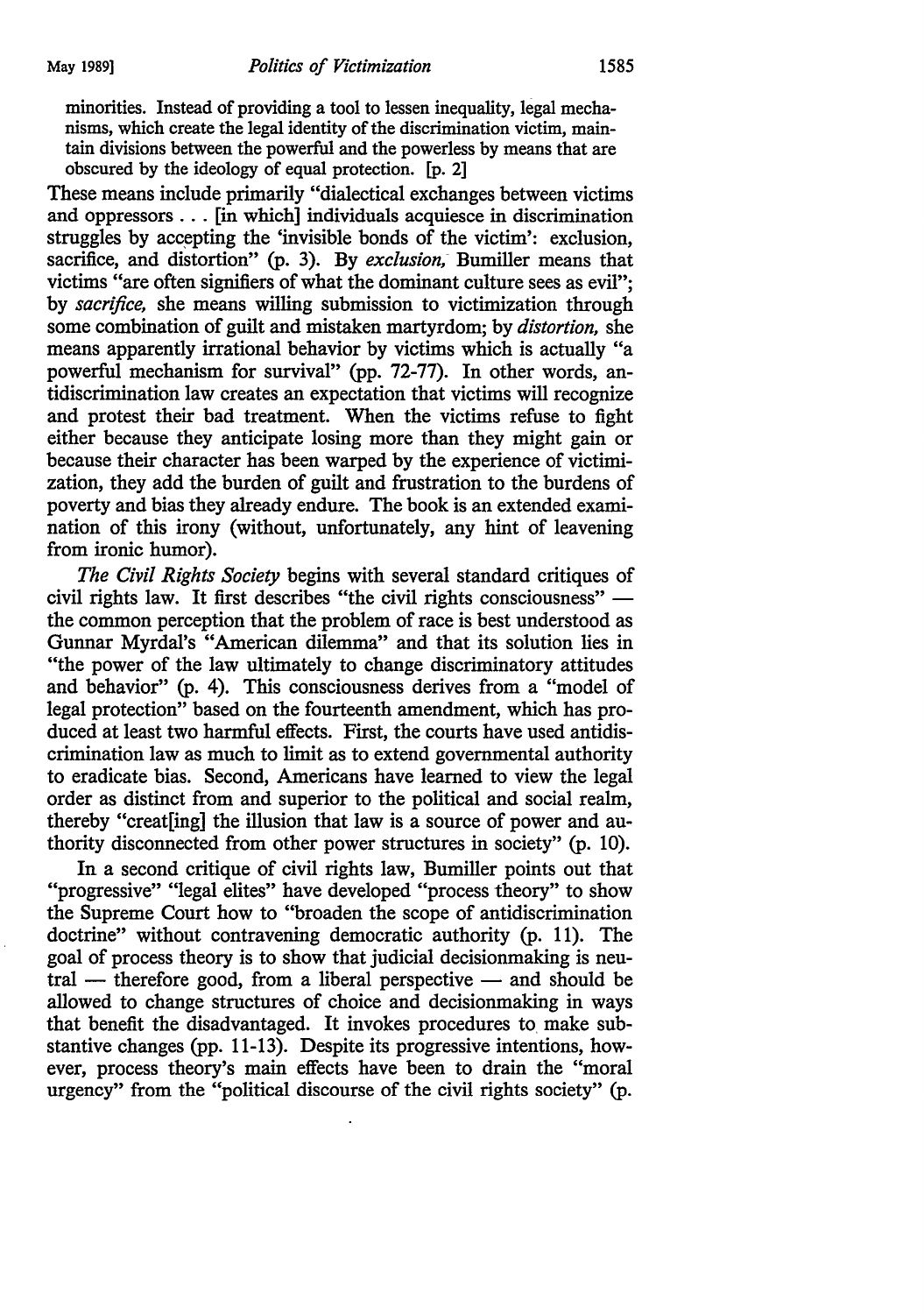11) and to "inhibit[]" the courts' efforts to "move toward greater equality" for disadvantaged groups (p. 12).

Finally, Bumiller argues for "the full recognition of the rights of social groups" as well as of discrete individuals, argues against relying on litigation to end inequality and discrimination, and provides a sample of the "overwhelming evidence that the enforcement of antidiscrimination policies has been a dismal failure" (pp. 14, 19-21, 25- 26).

None of this is new or particularly illuminating. What is distinctive about this book, as Bumiller points out, is that radical criticisms seldom. "examin[e] the law in the context of everyday struggles" (p. 21). After a (mercifully) brief ramble through Mannheim's definition of ideology, Marcuse's discussion of repression; and Foucault's theory of law as power (pp. 30-33), *The Civil Rights Society* finally arrives at its destination: intensive interviews with eighteen men and women who perceive themselves to be victims of racial, gender, or age discrimination in employment.

This research has methodological flaws, in particular the absence of a comparable group of people who face conflict and frustration in their jobs that they do not ascribe to discrimination. Without such a group, we can conclude nothing about whether the failure to take legal action against discrimination is responsible for the distinctive effects - sacrifice, exclusion, and distortion - Bumiller found among her interview subjects. That is, if young white men who do not receive the pay or promotions they think they deserve also react like Bumiller's subjects by withdrawing from the conflict and squelching their anger, then this story is about powerlessness and hierarchy, not about discrimination and civil rights law. Conversely, if young white men react to or feel differently about experiences analogous to those of minorities, then Bumiller's claims about the. distinctive consequences of antidiscrimination law become very powerful. As it is, we simply do not know how young white men denied advancement act or why, so we do not know what to infer from the results she reports.

Another flaw in Bumiller's analysis is her failure to provide an independent judgment, or information from which readers can conclude for themselves, about the extent of discrimination her interviewees suffered. I noted this problem after reading, at the end of a detailed and moving description of age discrimination against a would-be department store saleswoman, that the respondent was seventy-six years old at the time she was refused a job (pp. 53-55). Trying to analyze my surprise, I realized that I had been assuming the victim to be in her fifties or even sixties. My point is not that employers may legitimately refuse to hire almost-octagenarians (perhaps they may not); my point is rather that Bumiller asks us to assume that all claimants of discrimination are equally oppressed. That cannot be assumed. If Bumiller's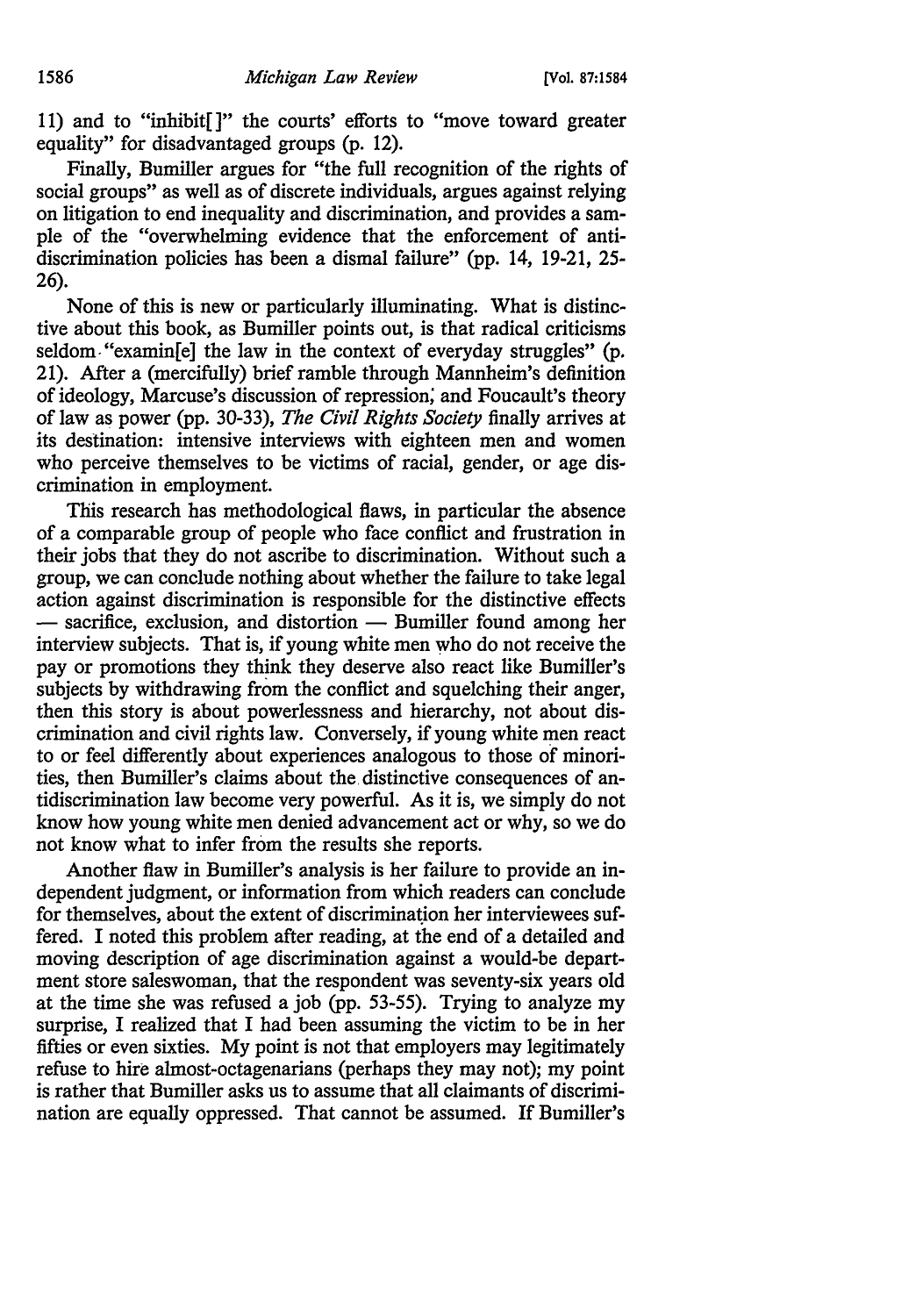goal is to examine only the psychological and behavioral consequences of *perceptions* of discrimination, this concern is irrelevant. But if she wants to analyze the consequences of discrimination *tout court,* as though there is a single identifiable thing called "discrimination," she owes us a definition and some discussion of the relationship between perceptions and the thing itself.

Nevertheless, we can set aside these questions about just what *The Civil Rights Society* aims to accomplish in order to focus more directly on what it actually says. Here my complaint is different: The book provides too little of the engrossing and very powerful interviews. A naive quantitative measure suggests the problem. Of the 117 pages of text, only six are devoted exclusively to the respondents' stories and only an additional twenty analyze their reactions to their experiences. To make the point differently, Bumiller mainly analyzes the three distinctive features of victims  $-$  exclusion, sacrifice, and distortion  $$ through "secondary soqrces ... [containing] accounts of persons subjected to extreme  $\ldots$  victimization," such as slaves and concentration camp prisoners (pp. 71-72). Would it not have been more appropriate and more interesting to make the views of her subjects the central component of this discussion?

I intend this criticism as a back-handed compliment. Those pages that do report and analyze the victims' anger, helplessness, courage, and sheer power of endurance are simply wonderful. They alone make it worth plowing through the rest of the book. But I am frustrated by thoughts of what remains unharvested from the interview transcripts.

Despite my frustration, the varied responses of these victims help illustrate the contention that the study of American race relations can jar conventional assumptions about "what goes with what." Three features of *The Civil Rights Society* can serve as examples of this contention. Consider first its subjects. On the one hand, they are *victims,*  and in that role they demonstrate all kinds of weakness. They exaggerate their bosses' power and capriciousness; they occasionally erupt in unproductive violence; they possess a false consciousness, suffering from both "an illusion of choice" (p. 59) and a "limited imagination" (p. 76); they are dependent, docile, confused, and even idolatrous (p. 62); they denigrate themselves; they identify with the oppressor; and so on. On the other hand, they are people with whom Bumiller empathizes and for whom she seeks respect, and in that role they demonstrate great strengths. They understand the relationship between the self and socially ascribed personas; they love and act courageously on behalf of their families; they teach themselves self-sufficiency; they act generously toward other victims and even oppressors; they show pride, dignity, and a sense of honor. In short, they demonstrate "remarkable potential for the survival of human autonomy despite stultifying social conditions" (p. 69).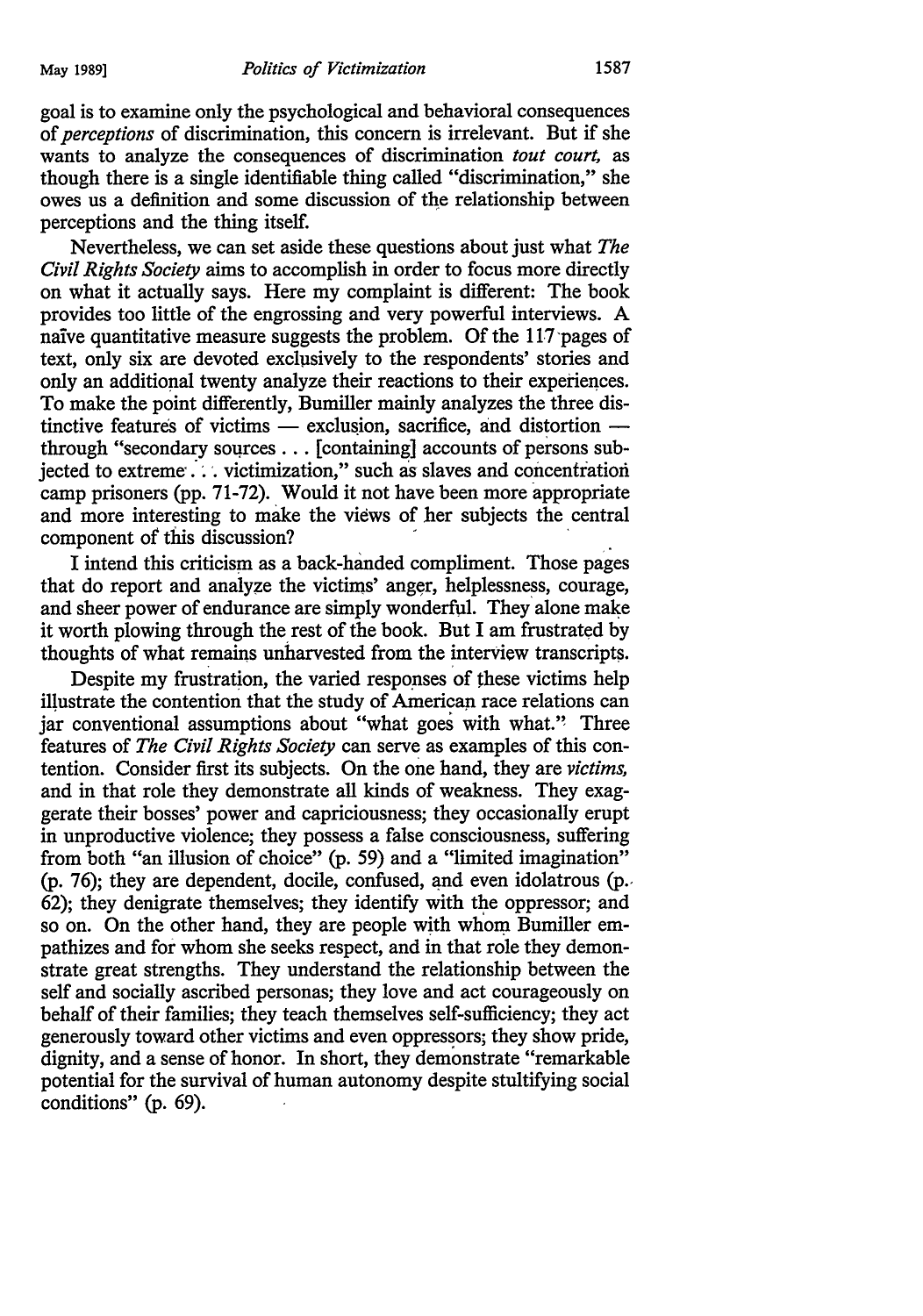Bumiller here is walking a tightrope. She wants to insist both that victimization has terrible consequences *and* that victims are not pitiable or terrible people. It is easy to see why a right-thinking radical would want to have it both ways, but it is hard to do so successfully. Can victims suffer extensive and irremediable damage *and* be strong and worthy of respect? Does one claim not contradict the other? *The Civil Rights Society* is not the first book to walk that tightrope, and perhaps an understanding of how it comes to such a precarious situation will show its political and intellectual import.

For decades after the Civil War, scholars largely ignored slavery and its consequences. In 1918, however, Ulrich Phillips published the profoundly influential book, *American Negro Slavery,* in which he portrayed slaves less as the victims of a malign institution than as almost willing recipients of a benign system of paternalistic protection. After all, he wrote:

[t]here were injustice, oppression, brutality and heartburning in the regime, — but where in the struggling world are these absent? There were also gentleness, kind-hearted friendship and mutual loyalty to a degree hard for him to believe who regards the system with a theorist's eye and a partisan squint. For him on the other hand who has known the considerate and cordial, courteous and charming men and women, white and black, which that picturesque life in its best phases produced, it is impossible to agree that its basis and its operation were wholly evil, the law and the prophets to the contrary notwithstanding.<sup>2</sup>

By the mid-1950s, scholars' views had changed dramatically. Stanley Elkins' *Slavery* represents the second generation of studies of black victimization. Elkins rejected Phillips' benign view; instead his work was so suffused with white liberal guilt over the horror of slavery that it portrayed the slave as a completely victimized "Sambo":

Sambo, the typical plantation slave, was docile but irresponsible, loyal but lazy, humble but chronically given to lying and stealing; his behavior was full of infantile silliness and his talk inflated with childish exaggeration. His relationship with his master was one of utter dependence and childlike attachment: it was indeed this childlike quality that was the very key to his being. 3

Elkins assured his readers that not every slave was a Sambo and that Sambo-like qualities were not racially based. Indeed, his famous analogy between American slavery and Nazi concentration camps was designed as much to show that infantilism is not race-specific as that slavery was as bad as the Holocaust. But the overall impression left by *Slavery* was that African-Americans were helpless and dependent.

<sup>2.</sup> u. PHILLIPS, AMERICAN NEGRO SLAVERY 514 (1918). My characterization of Phillips, as of Elkins and the other authors discussed here, is too condensed to do justice to the nuances of their writing. It nevertheless, I hope, captures the essence of their arguments.

<sup>3.</sup> S. ELKINS, SLAVERY: A PROBLEM IN AMERICAN INSTITUTIONAL AND INTELLECTUAL LIFE 82 (1959).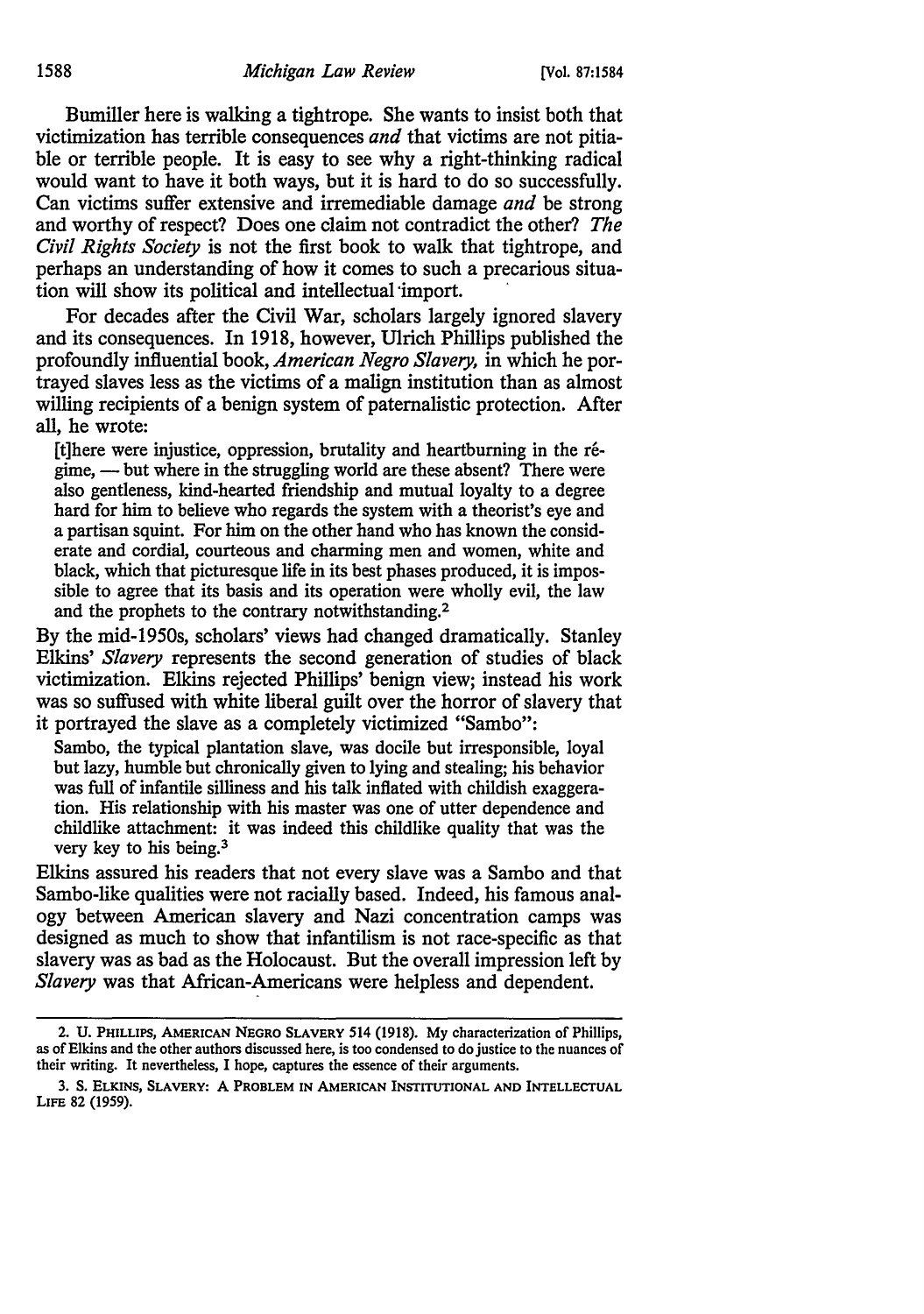Much of the history of slavery and its consequences written during the 1960s and 1970s can be read — too schematically, to be sure  $-\overline{\text{as}}$ a choice between these two equally unacceptable models of victimization. Scholars could argue, with Phillips, that contemporary African-Americans are not psychologically and socially damaged because slavery was not really so awful after all. Or they could argue, with Elkins, that American slavery was so horrific that slaves (and therefore their descendants) were devastatingly and irreparably damaged. Very roughly speaking, Daniel Patrick Moynihan's *The Negro Family* can be seen as a successor to Elkins, and Robert Fogel and Stanley Engerman's *Time on the Cross* serves as a successor to Phillips, without the racism and perhaps only with regard to the material circumstances of slaves.4

The third generation, intellectually if not temporally, of "victimization scholars" sought to escape these poles. Eugene Genovese's *Roll, Jordan, Roll* and Herbert Gutman's *The Black Family in Slavery and Freedom* best exemplify the having-it-both-ways school of thought to which Bumiller belongs. *5* They, like she, wanted to argue both that slavery and racial discrimination were intolerably oppressive and that slaves and their descendants survived the oppression with dignity, strength, and moral rectitude. Genovese's discussion of slaves' "acceptance" of slavery shows this 'balancing act in process:

The slaves defended themselves effectively against the worst of their masters' aggression, but they paid a high price. They fought for their right to think and act as autonomous human beings, but it was a desperate fight in which they could easily slip backward. . . . Most found ways to develop and assert their manhood and womanhood despite the dangerous compromises forced upon them. They had manifested strength. But ... the intersection of paternalism with racism worked a catastrophe, for it transformed elements of personal dependency into a sense of collective weakness.<sup>6</sup>

It is important to clarify the precise nature of Genovese's (and Bumiller's) high-wire act. It is not a search for an Aristotelian mean; Genovese did not say that slaves' deep dependence combined with their assertive separatism to produce an appropriately interdependent community. He and Bumiller make the much more interesting and complicated argument that slaves and their descendants were at once deeply dependent and proudly autonomous. The precarious balance consists in giving approximately equal emphasis to two contradictory arguments rather than combining them or trading them off against one

 $\gamma_{\rm{th}}$ 

<sup>4.</sup> Moynihan, *The Negro Family: The Case for National Actlon,* in THE MOYNIHAN REPORT AND THE POLITICS OF CoNTROVERSY (L. Rainwater & W. Yancey eds. 1967); R. FOGEL & s. ENGERMAN, TIME ON THE CROSS: THE EcONOMICS OF AMERICAN NEGRO SLAVERY (1974).

<sup>5.</sup> E. GENOVESE, ROLL, JORDAN, ROLL: THE WORLD THE SLAVES MADE (1972); H. GUT-MAN, THE BLACK FAMILY IN SLAVERY AND FREEDOM, 1750-1925 (1976).

<sup>6.</sup> E. GENOVESE, *supra* note 5, at 148-49.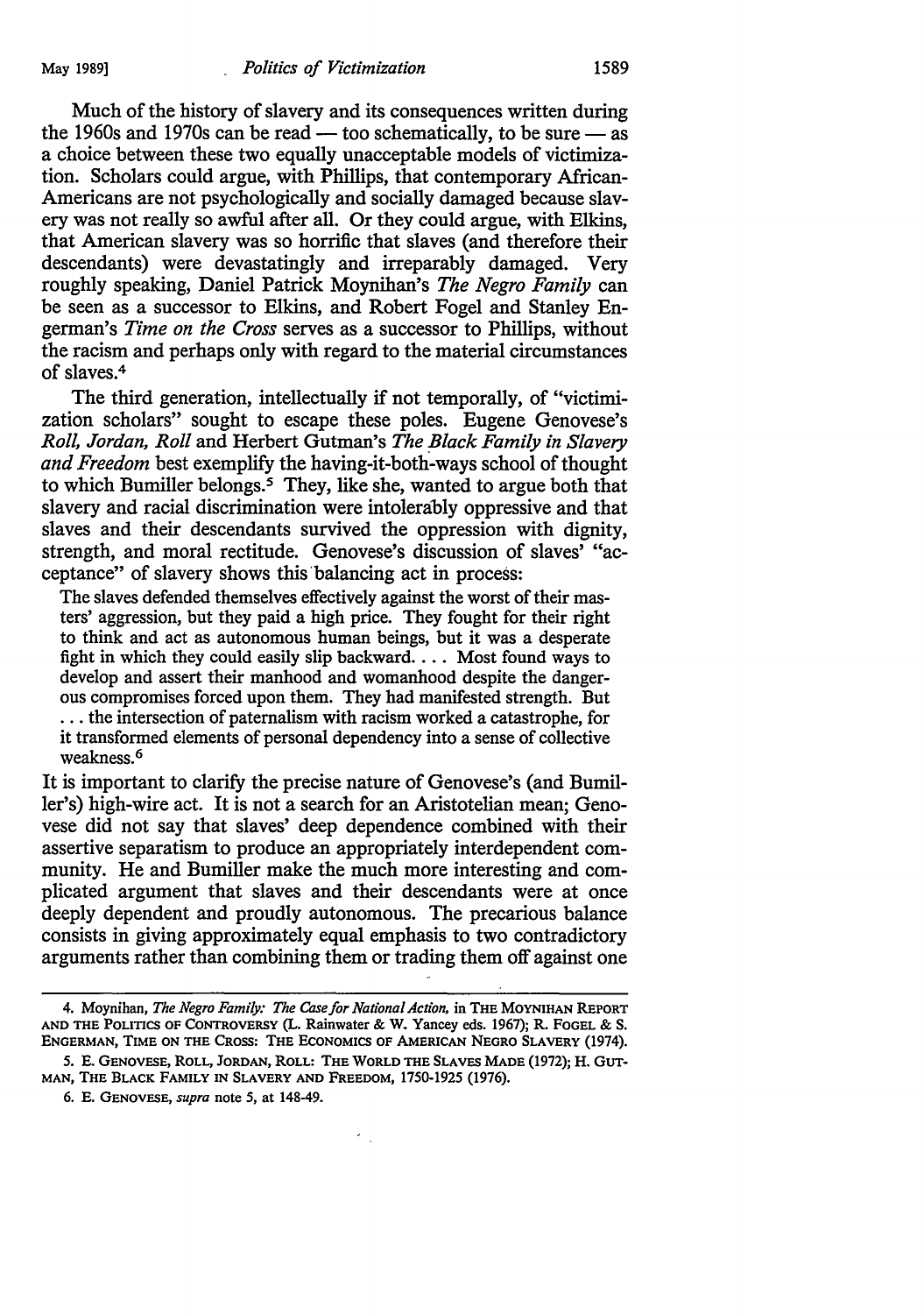another to yield a conclusion somewhere in between.<sup>7</sup>

Orlando Patterson's and Glenn Loury's twin *Public Interest* articles, "The Moral Crisis of the Black American," and "The Moral Quandary of the Black Community," respectively, best represent the fourth generation of this scholarship. Both argue (Patterson with more elegance and analytic rigor) that African-Americans must, to be full moral agents, reject all claims as victims and accept responsibility for their past as well as their future. As Patterson put it:

There can be no moral equality where there is a dependency relationship among men; there will always be a dependency relationship where the victim strives for equality by vainly seeking the assistance of his victimizer. No oppressor can ever respect such a victim, whatever he may do for him, including the provision of complete economic equality. In situations like these we can expect sympathy, even magnanimity from men, but never  $-$  and it is unfair to expect otherwise  $-$  the genuine respect which one equal feels for another.<sup>8</sup>

#### Loury agrees:

The pride and self-respect valued by aspiring peoples throughout the world cannot be the gift of outsiders  $-$  they must derive from the thoughts and deeds of the peoples themselves. Neither the guilt nor the pity of one's oppressor is a sufficient basis upon which to construct a sense of self-worth.9

In Loury's hands, this claim takes the form of the traditional conservative plea for self-help and abjuration of dependence on government hand-outs. In Patterson's hands, the same claim takes a tum toward support for "constructive public rebellion," by which blacks and other ethnic groups with "a potentially common class interest" create "a total, almost revolutionary change in American society." <sup>10</sup> The politics of victimization does indeed make strange bedfellows.

The point of this brief review is not to argue for one or another of these schools (although the older I get, the more compelling I find Patterson's combination of tough-minded cultural conservatism and expansive economic radicalism). Here I make only the preliminary point that the whole issue of victimization is politically and morally unsettling. Can one claim to be deeply victimized and still reject selfpity and patronization? Can one claim responsibility for the future

10. Patterson, *supra* note 8, at 68.

<sup>7.</sup> I am blurring the distinction between slavery and post·Civil War race relations for two reasons. First, my concern is the analytic question of how to think about victimization, not the historical question of how victimization and victims changed over time. Second, although many of the books I describe focused on slavery, they had an implicit (and sometimes explicit) goal of interpreting artd c0mmenting on contemporary race relations. Thus, the distinction between slavery and post-war race relations is often less important in scholarly practice than in theory. In short, my claim is not that Bumiller is contributing to the history of slavery — she obviously is not - but rather that the ways historians have thought about slavery and its aftermath give us a context for understanding her work.

<sup>8.</sup> Patterson, *The Moral Crisis of the Black American,* 32 PUB. INTEREST 43, 52 (1973).

<sup>9.</sup> Loury, *The Moral Quandary of the Black Community,* 79 PUB. INTEREST 9, 11 (1985).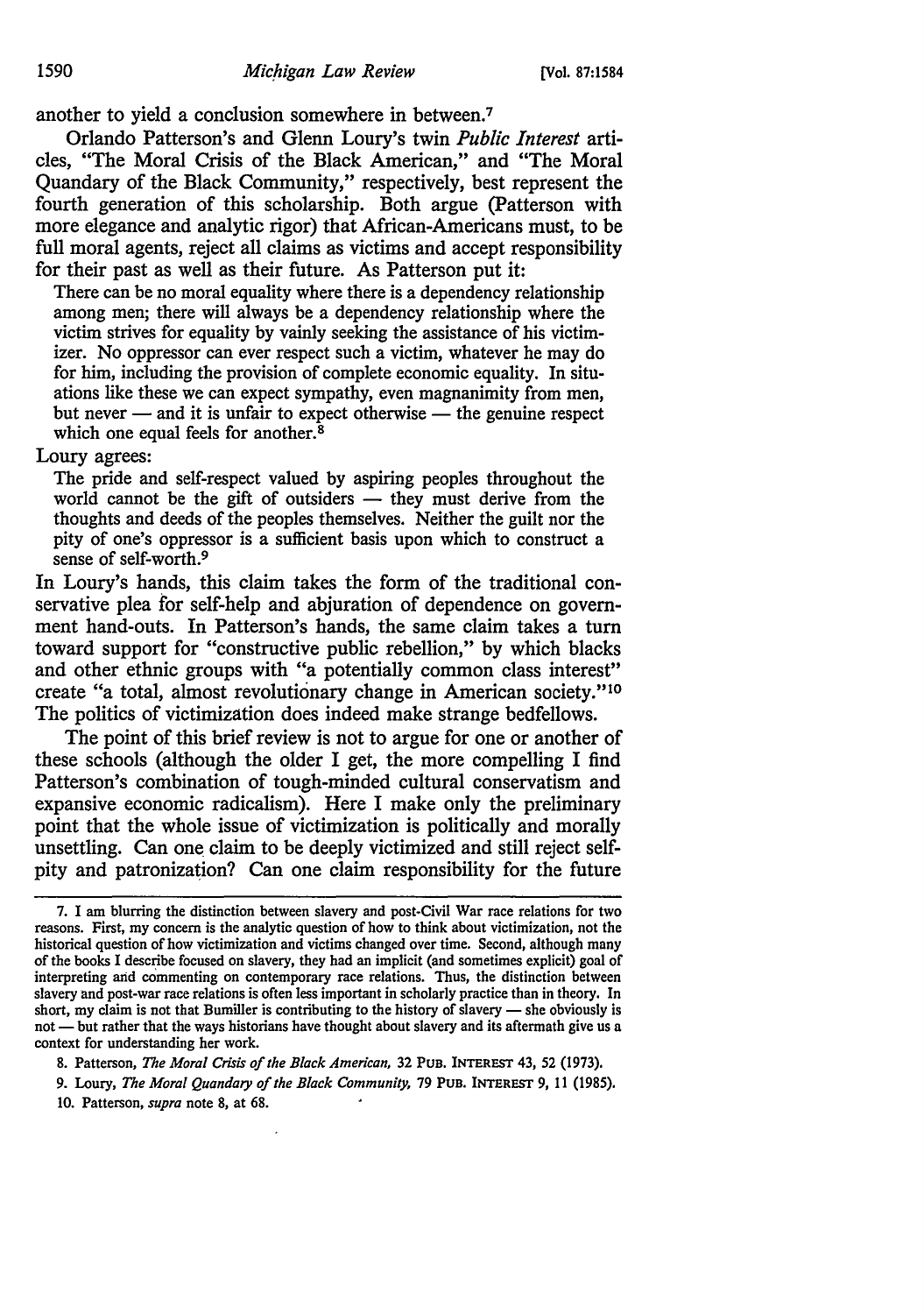without accepting blame for the past? Is the radical claim of black power really the same as the conservative demand for self-help? More precisely, if outside intervention prolongs dependency, must liberals and radicals renounce any efforts to aid victims  $-$  thus joining conservative calls for governmental inaction?

Bumiller is maddeningly vague on these and similar questions. Despite her wide-ranging reviews of various theoretical and historical literatures, she never refers to the history of victimization studies.<sup>11</sup> Thus she ignores the issue of whether the tightrope she walks can carry her either to a description of victims who are bloodied but unbowed, or to a prescription for intervention that is potent but not patronizing. As Bumiller, calling on Foucault as a model for understanding but not prescribing, puts it, her book offers "no new 'expert' advice about liberation strategies" (p. 113).

Given Bumiller's express renunciation of prescription, it is perhaps unfair to press the point much further. Nevertheless, I will do so, since escape from the status of victim is so important and so intellectually complex. Here is the second way in which *The Civil Rights Society* induces us to rethink "what goes with what." Bumiller first appears to agree with Patterson and Loury that victims must make their own future, since she concludes the sentence just quoted with "but I project a revisionist view that allows subjects to reexamine their fate" (p. 113). However, she also calls for a reformulation of the underpinnings of civil rights law:

[C]ontemporary society ... can begin to recreate a language of rights that responds to the struggles and needs of those who experience social and economic disadvantage. . . . ·

 $\ldots$  [W]e need to begin the search for a restatement of rights that abandons the objectivity and individuality of current doctrine and that recognizes the interests of social groups and individuals. People who possess salient group identities need to find in the law reinforcement for the expression of their individual selves and positive referents for the qualities they share as a collectivity. [pp. 112, 116]

Bumiller's hint of prescription may be correct, although it is hard to tell just what it means without further development. But whatever its virtues, it places liberation not in the hands of those to be liberated, but in the hands of legal scholars and lawmakers  $-$  just the people responsible for victimization to begin with (if Genovese and Bumiller are right), and just the people who cannot, despite the best intentions, liberate victims (if Patterson and Loury are right):

My point here is neither to criticize Bumiller nor prescribe myself, but rather to show once again how this book forces us to confront our desire to join perhaps incompatible claims. Can one consistently argue

<sup>11.</sup> Bumiller also makes no reference to a roughly analogous line of research in feminist theory and gender studies.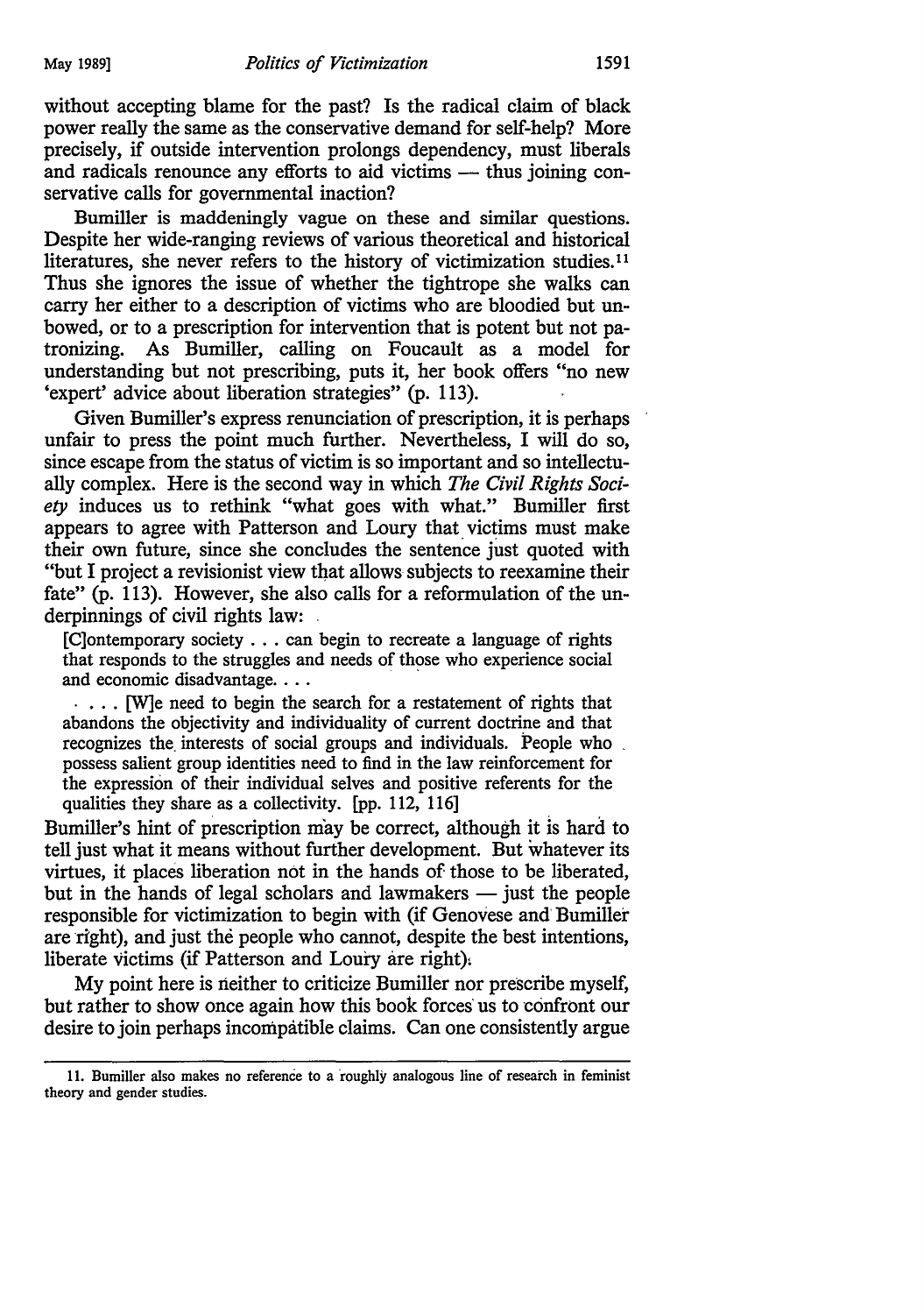*both* that liberal law and politics deeply oppress racial minorities and women *and* that the law presents opportunities to these victims to liberate themselves? I am not sure, and the contortions that Genovese, Gutman, and Bumiller all occasionally engage in suggest that they too are not sure. Similarly, can one claim *both* that victims must liberate themselves *and* that elites must radically reform political and legal structures in order to liberate victims? Again, neither I nor Bumiller, who ducks the issue, is sure.<sup>12</sup>

A third way, probably inadvertent, in which this book jars our conventional assumptions was suggested earlier but warrants closer attention. Glenn Loury is typically labeled a neoconservative; Orlando Patterson is economically radical but culturally conservative; Kristin Bumiller presumably thinks of herself as a radical critic from the left. Yet their arguments have striking similarities. Each argues that the American legal system perpetuates victimization, that victims must liberate themselves, and that liberation requires radical reformulation of the links among individuals, groups, and society. While I earlier suggested ways in which commonly joined assumptions warrant separation, here my point is that conventionally separated political views may be closely connected. *The Civil Rights Society,* whatever else it does or does not do, deserves praise for inducing us to rethink "what goes with what."

The penultimate paragraph of Bumiller's book rather surprisingly provides a transition to Harold Cruse's *Plural But Equal* Bumiller warns:

We are currently experiencing ... a proliferation of antidiscrimination strategies. Such proliferation can be seen as the logical extension of the universalization of rights - by including *all* groups, it further dilutes the benefits received by the historically most disadvantaged groups. . . . [U]niversalization of rights has led to increasing tensions between racial, ethnic, and feminist groups. Spokespersons for black interests, who fear that proliferation of rights will dissolve their minimal gains, have begun to object to civil rights strategies that fail to give priority to disadvantaged blacks. [p. 117]

Here is where Cruse begins. In a long, rambling set of repetitive ruminations and sharp insights, Cruse takes on the NAACP, liberal Jews, feminists, white ethnics, Asians and Latinos, Martin Luther King, Jr., Jesse Jackson, *Brown v. Board of Education*, and other targets - all in defense of the special claims of blacks against those who would deny their uniqueness or be parasitic on their strength.

*Plural But Equal* covers a lot of ground. One theme was just suggested: an attack on groups other than African-Americans for trying to squeeze under the umbrella of black-led civil rights agitation and

<sup>12.</sup> Patterson and Loury *are* sure, and their answer is "no." *See* Patterson, *supra* note 8, at 68-69; Loury, *supra* note 9, at 11.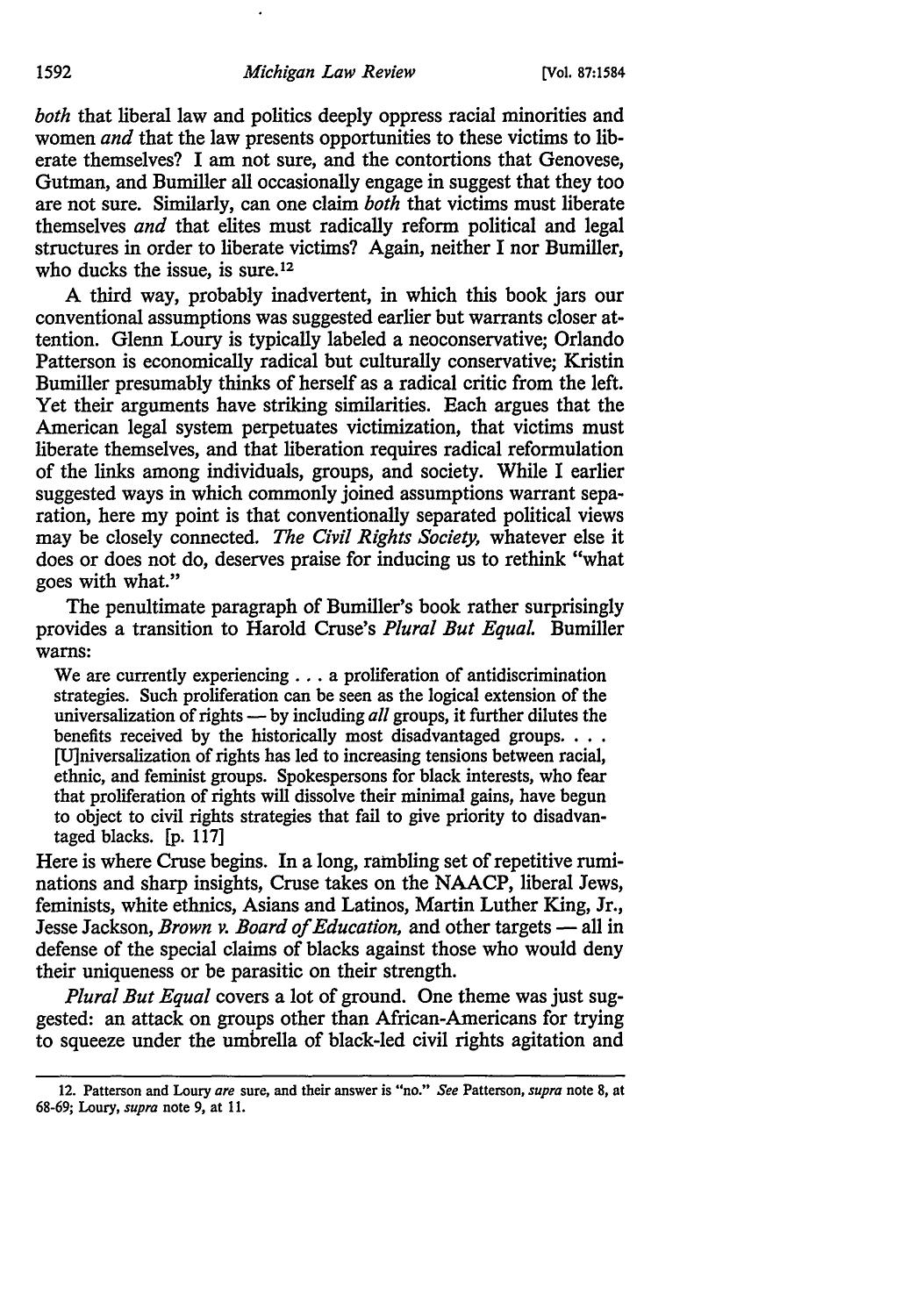legislation. Cruse has sharp words for white ethnics and feminists (of both races) who claim the same entitlement to relief for past harms but who, he claims, have suffered nowhere near the same degree of oppression as blacks (especially men). As he puts it, in the first of many such passages:

[B]lacks were the unabashed catalysts behind the ethnic consciousness aroused in the Sixties. *Who was stopping the white ethnics from seeking constitutional redress of grievances before the* Brown *decision?* Nothing or no one but the plain fact that white ethnics had no real constitutional argument in the first place! . . .

. . . White ethnics did not need the Thirteenth, Fourteenth, and Fifteenth Amendments, or a hundred years of litigation and court decisions, to legitimize their social status. And when one examines the pantheon of American achievers ... and finds ... numerous ... decidedly un-WASPish luminaries, it means that the American Dream was not always the sleepless nightmare of nonrecognition that inspired Martin Luther King's "I Have a Dream."<sup>13</sup>

Furthermore, Cruse points out bitterly, "European immigrants remained, for the most part, socially distant if not hostile to blacks" (p. 56). He is no more enamored of feminists, who refuse to see that "equalizing political and economic rights according to gender means *undermining the political and economic rights of nonwhite minority groups"* (p. 364-65).

Another theme in *Plural But Equal* is an historical account of how African-Americans have arrived at their current impasse — without a strong leader, a coherent program, or popular support. Cruse argues that the Du Bois-Washington debate over political integration versus separate economic development has been the prototype for all important conflicts among blacks in the twentieth century. The book traces the development of this conflict from the origins of the NAACP, through its legal maneuvering over school desegregation, and up to the implications of "noneconomic liberalism" for Jesse Jackson and the urban underclass. It portrays the NAACP, and black and liberal white elites more generally, as misleading and even betraying the black masses by insisting over and over on legalisms and integration rather than on autonomous political, economic, and cultural development. Cruse is especially acrimonious about the historical role of Jewish board members and financial supporters of the NAACP who provided "debilitating leadership" by creating and insisting upon "the guiding" white philosophy of noneconomic liberalism" (p. 79).

A third theme of *Plural But Equal* is an internecine argument among black political , activists. Cruse sees plenty of blame to go around. In addition to feminists, Jews, and ethnic revivalists, he castigates black neoconservatives for censuring ghetto dwellers, black civil

<sup>13.</sup> P. 57. Emphasis is in the original in all quotes from Cruse unless otherwise noted.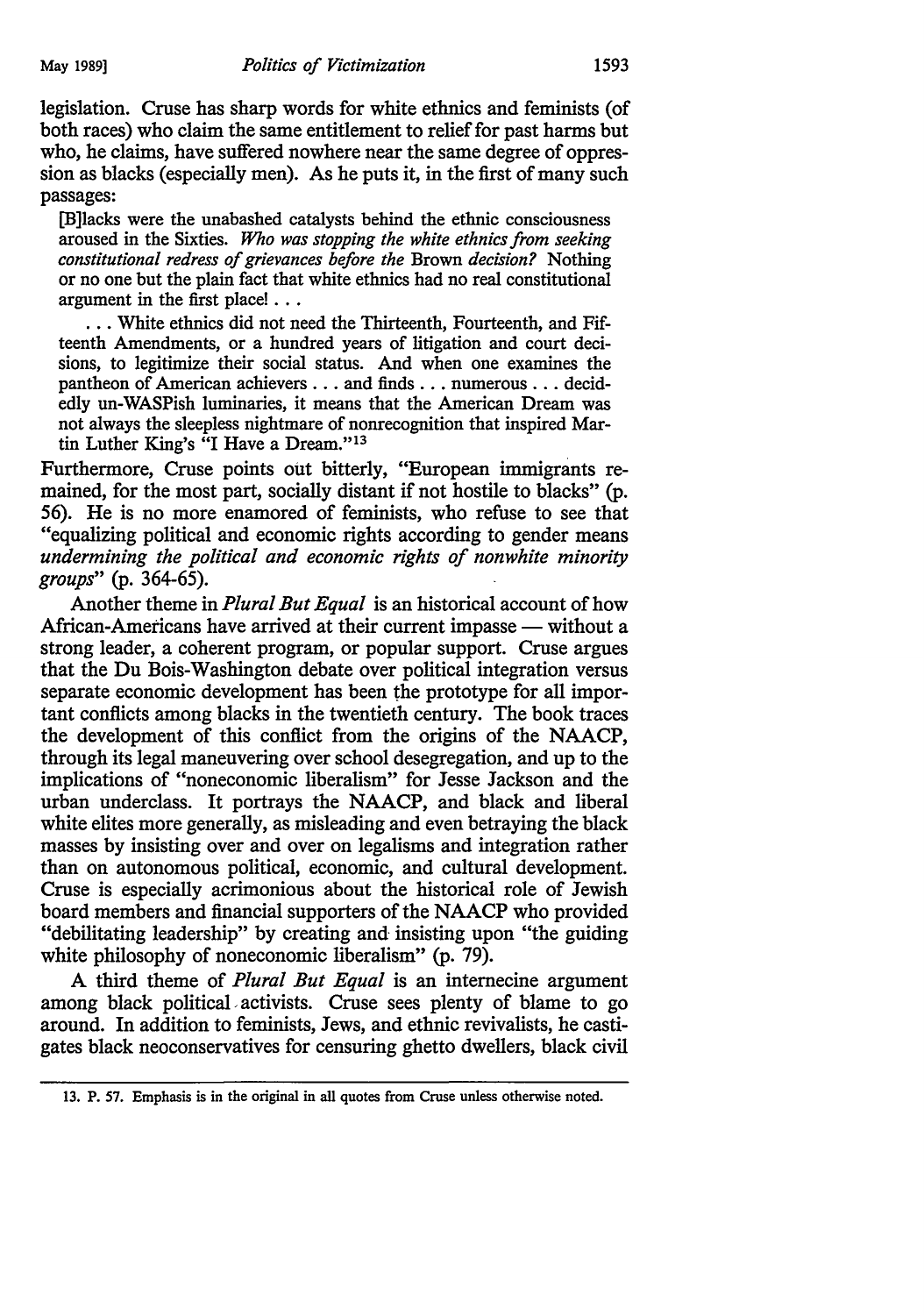rights leaders for single-minded assimilationism, Martin Luther King, Jr. for opposing black power and wasting his moral capital on the Vietnam War, and Jesse Jackson for political cowardice. Quoting a few of Cruse's critiques may suggest the flavor of this book. On King: He "had been led, unwisely, to compromise his established civil rights legitimacy by taking a public stand against the Vietnam War.... The catch here was that the privileges of equal citizenship carried with them an equal obligation to fight America's wars, whether these wars were considered just or unjust" (p. 260). On Jackson's 1984 presidential campaign: "[I]n his haste for the laurels of political notoriety  $\dots$ Jesse Jackson squandered too much of his potential by opportunistically following the imaginary bait of electoral politics at the presidential summit, while neglecting the more crucial and fundamental and *obligatory* talk of political organization at the bottom, *the independent black political party"* (p. 386). And most important, on the NAACP: [T]he NAACP's program became increasingly irrelevant in the Seventies. . . .

... The NAACP could *not* return to *past* polices and principles to regain clarity of leadership in the present and future, since it was precisely its past policies and principles that hopelessly trapped it in its contemporary programmatic crisis .... [T]he NAACP could have redeemed its flagging prestige and legitimacy by ... encouraging the National Black Political Convention movement to pursue the organizational possibilities of the independent black political thrust. . . . [Instead it] *maintained the prerogative to discourage and delegitimize black ideological departures not consistent with its leadership ideologies.* [pp. 357-59]

What unifies all these attacks, and raises the book from a cranky jeremiad to occasional eloquence and power, are the two goals that Cruse is arguing for. He seeks to reclaim the despised concept of "separate but equal" by recasting it as "plural but equal," and to foster "cooperative economic organization" in aid of poor blacks. His constituencies, in other words, are appropriately nationalistic African-Americans and poor African-Americans. Let us consider each argument in turn.

Cruse's most concrete discussion of "plural but equal" lies in the arena of school desegregation. He points out that school desegregation in the South following *Brown* made black teachers and principals "superfluous." Instead of endorsing "discrete implementation of the principles of local control [and] the elimination of public school segregation by law, while allowing the parental option of voluntary choice of local school enrollment," Cruse argues, the "irresponsible and romantic black leadership" allowed the nebulous issue of integration to eliminate "one of the natural foundations of political leverage in the coming struggle for *black political power"* (p. 249). In short, Cruse apparently agrees with the white Southern stance that dominated the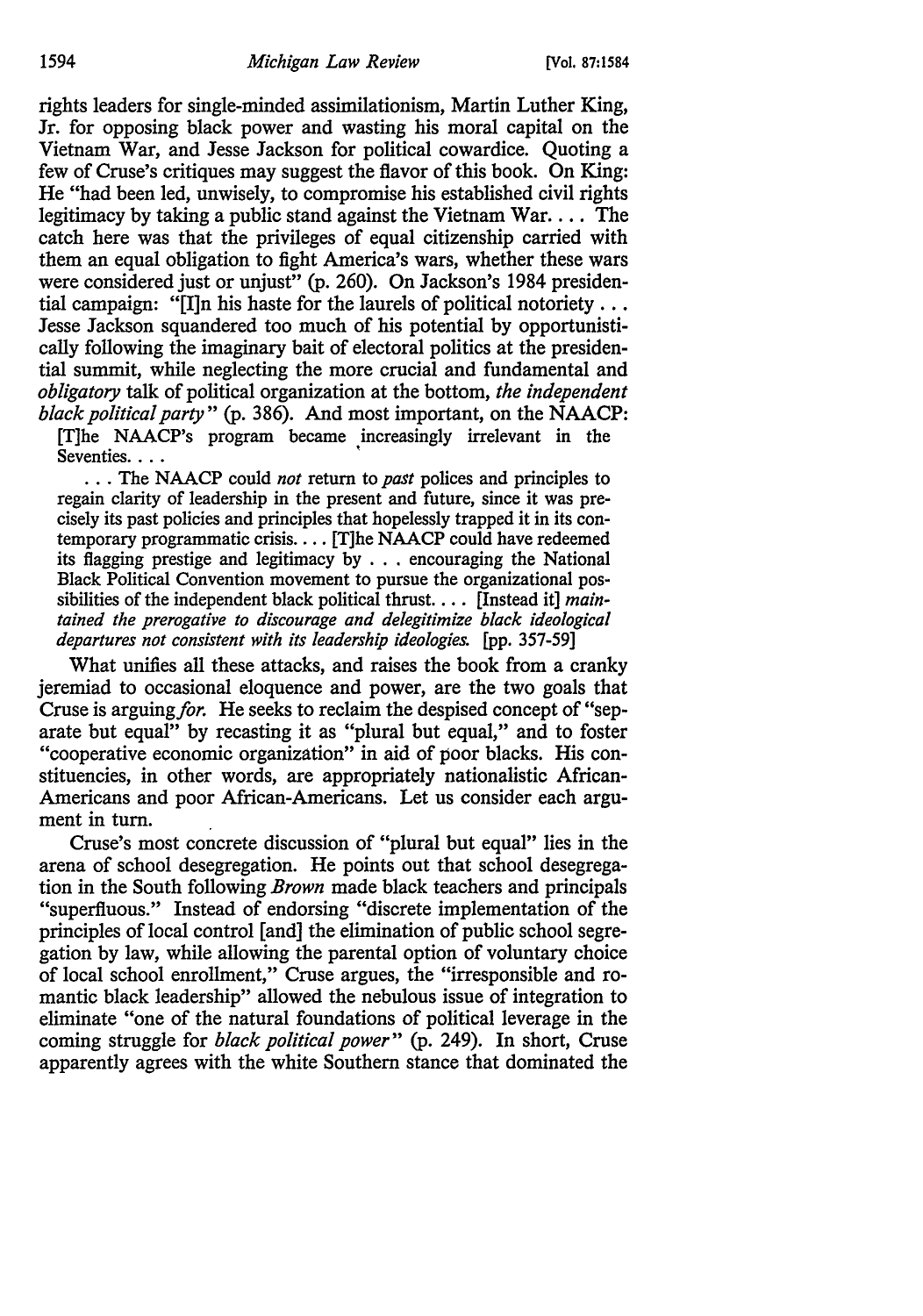years from Little Rock to *Green v. County School Board:* 14 namely, that no matter what the Supreme Court says, parents do and ought to have the right to send their children to whatever local public school they wish. Black opposition to mandatory school desegregation is not new, but such a strong statement of that view still startles those of us brought up to believe that support for desegregation was a rough-andready indicator of commitment to racial equality.

Cruse's slogan of "plural but equal" goes beyond separate schools and an independent black political party. At its broadest, it calls on "the minority group ... to organize its *own* economic, political, and cultural potential for a showdown across the bargaining table to obtain an equal share of the resources of any society" (p. 252). This call is also not new; Cruse, after all, issues it in the midst of a discussion of the Black Power movement of the 1960s. But it is a striking claim, especially in the contemporary political context.

*Plural But Equal's* other deep commitment is to "economic cooperative organization" (p.  $340$ ) — otherwise known as socialism in one community. Here he is especially concerned about "the magnified black millions of the Eighties existing below the poverty line, whom the nation and its uplift forces and agencies cannot rescue" (p. 383). They need not "myths surrounding . . . equal protection regarding race and economics in a free-market," but *"collective enterprises*  among blacks, ... *collective determination* ... in *cooperative economic*  efforts" (p. 384). Cruse's commitment to poor blacks generates some of his most eloquent passages excoriating middle-class blacks for their "creation of empty slogans"; their "puny ... intellectual, scholarly and creative output"; and their development as a "mindless ... *empty class"* that lacks *"a clearly defined social mission"* and that fails to recognize the need for nationalism and intraracial cooperation (pp. 384, 389).

I have quoted so extensively from *Plural But Equal* for two reasons. First, Cruse is so wordy that it is impossible to briefly articulate his views in his own words. Second and more important, whatever value the book has lies in its political agenda and rousing polemics, not in its substantive arguments or analytic rigor. And only the author himself can adequately convey that agenda and tone. There is no point in examining *Plural But Equal* in the same way we examined *The Civil Rights Society,* by placing it within a scholarly literature or querying its logical and methodological rigor. *Plural But Equal* is not that kind of book, and could not stand up to that kind of analysis. Instead, we should look at it as the opening salvo in a new round of debate over 'the value and content of black nationalism.

<sup>14. 391</sup> U.S. 430 (1968). In Cruse's words, free choice plans *"ought* to have been implemented at the very outset of school desegregation no matter *what* the *Brown* decision said ....' P. 249.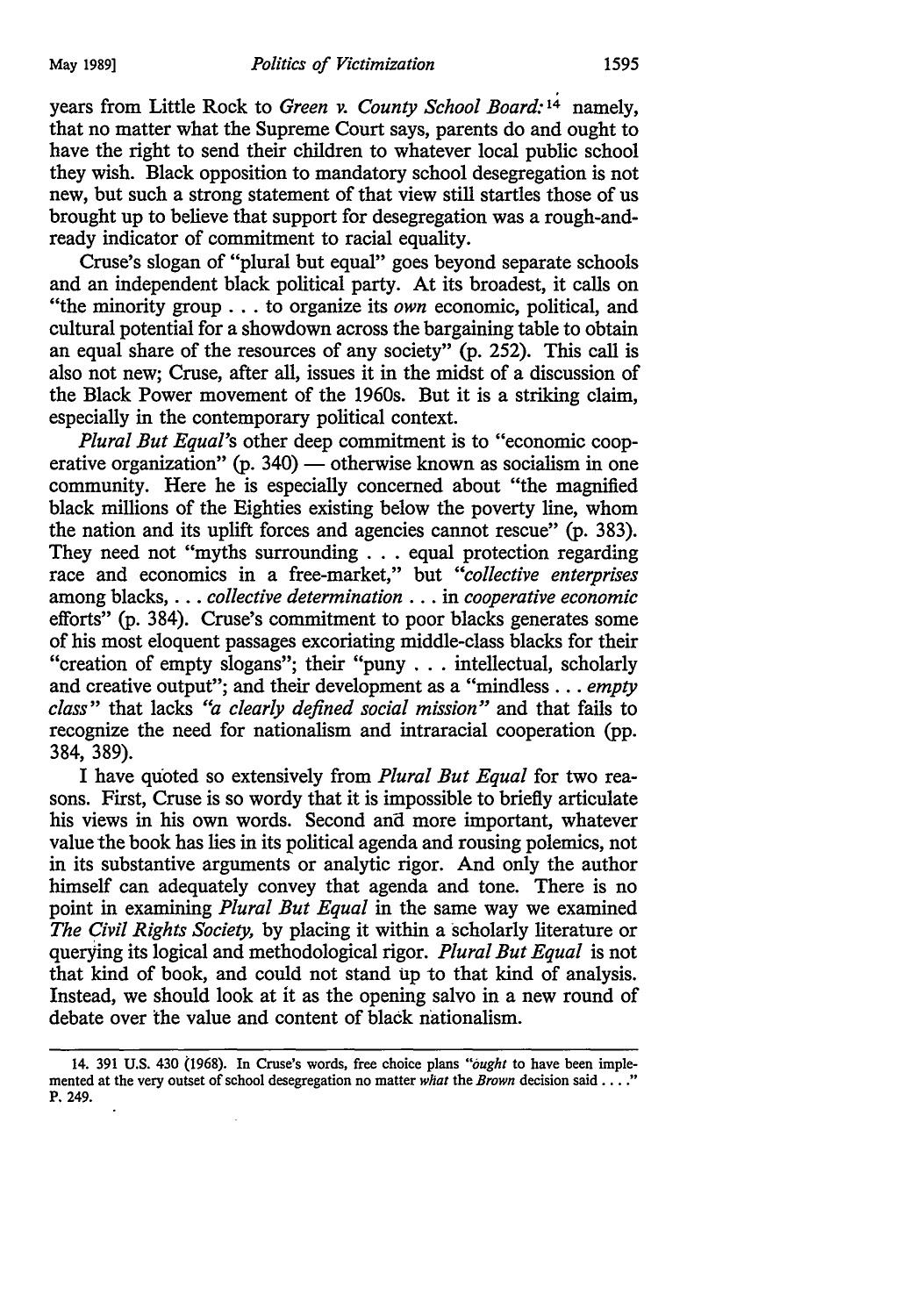It is in this context that Cruse's book most strongly challenges our assumptions about "what goes with what." White liberals intuitively, but vaguely, see black nationalism as a movement of the left, similar to and allied with feminism, opposition to the Vietnam War, sympathy for undocumented immigrants, and hostility to white separatists. They tend also to see Booker T. Washington as a conservative apologist for Jim Crow, and W.E.B. Du Bois as a radical exponent of black pride and black Marxism. *Plural But Equal* belies all those vague intuitions. Cruse is hostile to feminism, whether black or white, because it contributes to the denial of black men's *"option to play out the role of man of the household"* (p. 369). He is no more hospitable to new immigrants than to old ones, since "in the Far West, . . . black populations [are] practically lost in a melange of Asians and Latinos, all prevailing and countervailing for minority handouts from the golden pot of the American Dream" (p. 360). Cruse remembers the Vietnam War mainly as a diversion of King's attention from more important concerns about black power and black economic development. He retrospectively agrees with Southern resisters that the proper response to *Brown* should have been parental freedom of choice within a *de jure*  desegregated school system. He sees Washington as the precursor of cooperative economic development, and Du Bois (at least before 1934) as elitist and assimilationist. None of this will seem new to veterans of the black nationalist debate since the 1960s. 15 But I predict that, beyond that small and rather incestuous world, most whites and some blacks will be confounded by Cruse's disavowal of what are to many liberals almost canonical affiliations.

It would be less than honest to ignore the simple fact that *Plural But Equal* is not a very good book. It is repetitive, unfocused, and self-indulgent. Although they are mercifully few, such sentences as "[i]n retrospect, the Seventies would unfold as the transitional decade leading to the fateful 1980s" (p. 269) are hard to overlook. Cruse does not understand aggregate data analysis but makes the mistake of challenging its use and interpretation. The whole book needs severe editing and some effort at systematic organization. I was originally annoyed at its lack of a table of contents and substantive section and chapter titles, the absence of which tends to disorient the reader. I decided by the end that this lack was not an oversight, but rather an indication of the despair that someone (whether author or editor) must have felt in trying to decide just what each section and chapter was about.

Nevertheless, I am reluctant to criticize Cruse's book too severely, and not only out of respect for the man who twenty years ago wrote

<sup>15.</sup> For a very useful description of the internecine debates among black nationalists in the 1960s and 1970s, see Marable, *Black Nationalism in the 1970s: Through the Prism of Race and Class,* SOCIALIST REV., Mar.-June 1980, at 57.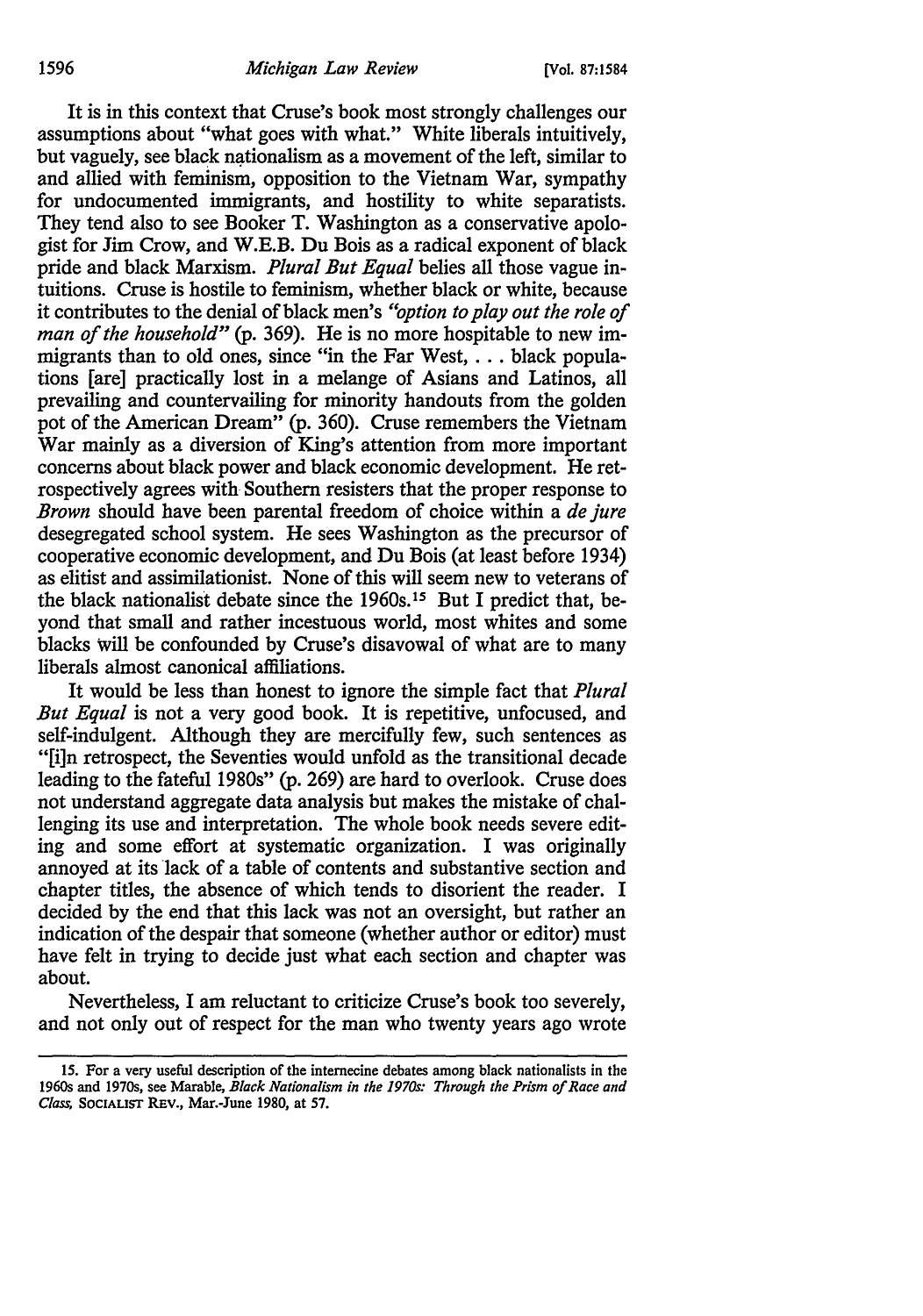*Crisis of the Negro Intellectual* If this book represents more than the idiosyncratic views of one emeritus professor — if it really does signal a resurgence of black nationalism after the assimilationist quiescence of the  $1970s$  and  $1980s$  — then its arguments are very important no matter how poorly presented. No one can predict when or to what degree black nationalism will revive. But given the twentieth century's unremitting tension between nationalism (represented by Marcus Garvey, Malcolm X, and Imamu Baraka) and integrationism (represented by the NAACP and National Urban League), we can confidently predict that it *will* revive.<sup>16</sup> And if common reports of strains between black and white feminists,<sup>17</sup> between blacks and new immigrants,<sup>18</sup> and between blacks and Jews<sup>19</sup> represent more than authorial sensationalism, then Cruse's suspicion of the "me too's" and snakes-in-thegrass must be taken very seriously as an indicator, if not a fomenter, of mutual recriminations.

From the outside (as a white Jewish female), I am not persuaded that a small, poor, and relatively powerless minority should pursue a nationalism that pushes away all potential allies. Such a strategy seems self-defeating at best. But from the inside  $-$  if Cruse represents the inside  $-$  that form of nationalism is logically and emotionally compelling. And regardless of one's perspective, Americans of all races and persuasions should find *Plural But Equal* a valuable guide to contemporary black nationalist sentiments.

It is perhaps banal, but nevertheless important, to conclude that a book shows us how left and right have more in common than either side, or most observers, believe. Both *Plural But Equal* and *The Civil Rights Society* present themselves as far to the left of mainstream American politics. Yet both concur in major arguments with those they would probably include among the enemy. My point is not that they are mistaken or inconsistent; we can easily see how each book's own frame of reference leads it to this apparently odd position. My

17. See, e.g., B. HOOKS, TALKING BACK: THINKING FEMINIST, THINKING BLACK 177-83 (1989). A more illuminating study of tensions within feminism, focusing in this case on His- . panic-Anglo relations, is Lugones & Spelman, *Have We Got a Theory for You! Feminist Theory, Cultural Imperialism, and the Demand for "The Woman's Voice,"* 6 WOMEN'S STUD. INTL. F. 573 (1983).

18. *See, e.g.,* Schmalz, *Dreams and Despair Collide as Miami Searches for Itself,* N.Y. Times,, Jan. 23, 1989, at Al, col. 2; Salholz, *A Conflict of the Have-Nots,* NEWSWEEK, Dec. 12, 1988, at 28-29.

19. *See* J. KAUFMAN, BROKEN ALLIANCE: THE TURBULENT TIMES BETWEEN BLACKS AND JEWS IN AMERICA (1988); Kramer, *Blacks and Jews: How Wide the Rift?,* NEW YORK, Feb. 4, 1985, at 26-32.

<sup>16.</sup> Adolph Reed argues that African-American scholars and activists must transcend the distinction between integrationism and nationalism since it reflects "a narrow focus on racial tactics and .•. [a] penchant for ahistorical dualism." *See* A. Reed, The Political Thought of W.E.B. Du Bois: Liberal Collectivism and Elite Consolidation Among Afro-Americans (1988) (unpublished manuscript). I agree, but this is not the place to pursue that discussion, since Cruse sticks closely to the traditional dichotomy.